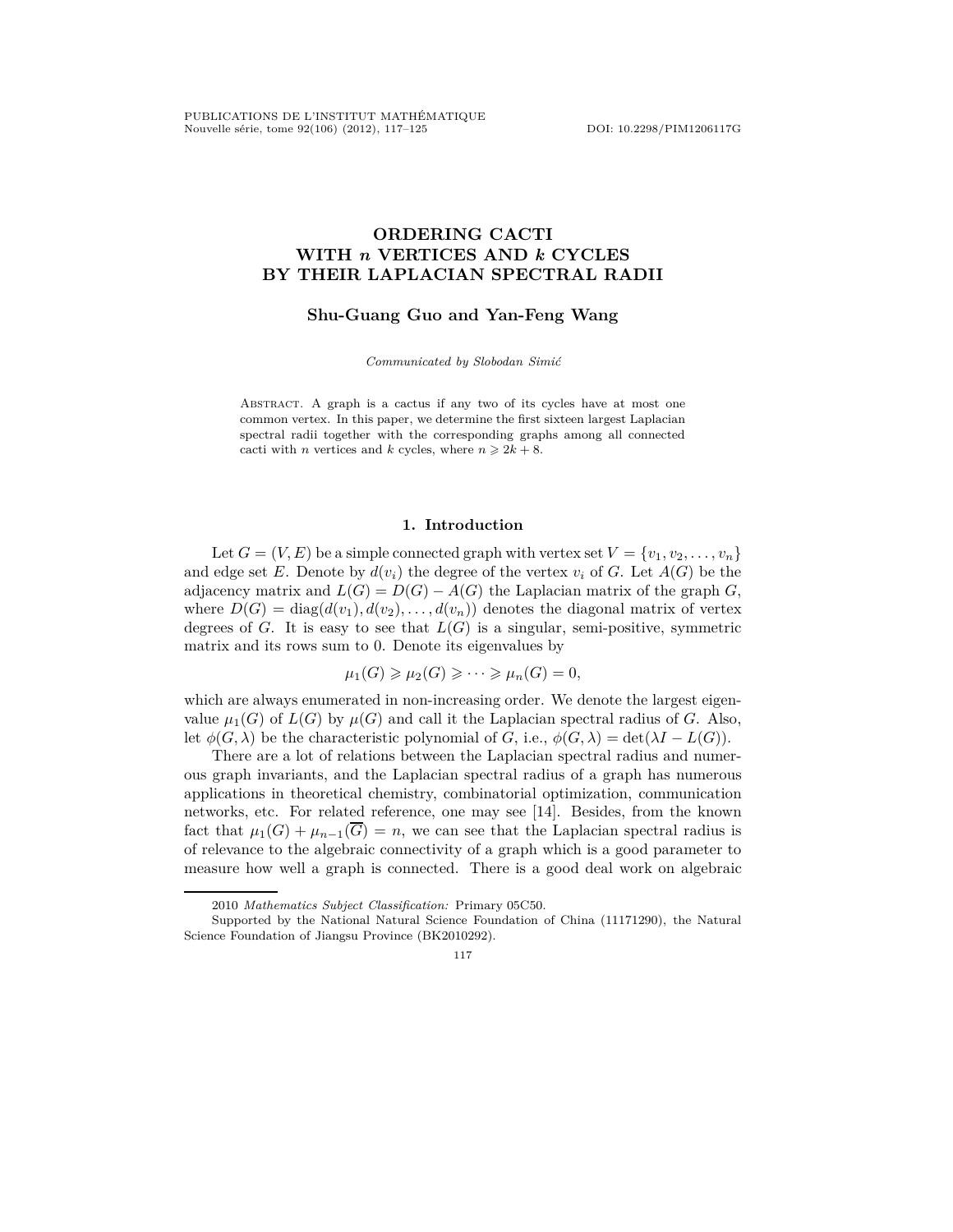connectivity for graphs (see [1] and references therein), and particular attention has been paid to algebraic connectivity for unicyclic graphs (see [3] for example).

Recently, the problem concerning graphs with maximal or minimal Laplacian spectral radius of a given class of graphs has been studied extensively. For related results, one may refer to [4–13] and the references therein.

A graph is a cactus, or a treelike graph, if any two of its cycles have at most one common vertex. Cacti have been studied by several authors, for example, one may see [2,15]. Let  $\mathcal{T}_{n,k}$  denote the set of all connected cacti with *n* vertices and *k* cycles.

When  $k = 1$ ,  $\mathcal{T}_{n,1}$  is the set of all unicyclic graphs of order *n*. Let  $T_i$  (*i* = 1–4*,* 6*,* 8–11*,* 13–19) be the unicyclic graphs with *n* vertices shown in Fig. 2. Let  $T \in \mathcal{T}_{n,1}$  and  $T \notin \{T_1, T_2, T_3, T_4\}$ . Guo [7] proved that

$$
n = \mu(T_1) > \mu(T_2) > \mu(T_3) > \mu(T_4) > \mu(T).
$$

Let  $T \in \mathcal{T}_{n,1}$  and  $T \notin \{T_1, T_2, T_3, T_4, T_6, T_8, T_9, T_{10}, T_{11}, T_{17}\}$ . Liu, Shao and Yuan [11] proved that

$$
\mu(T_6) > \mu(T_8) > \mu(T_9) > \mu(T_{10}) > \mu(T_{11}) = \mu(T_{17}) > \mu(T).
$$

Let  $T \in \mathcal{T}_{n,1}$  and  $T \notin \{T_1, T_2, T_3, T_4, T_6, T_8, T_9, T_{10}, T_{11}, T_{17}, T_{13}-T_{16}, T_{18}, T_{19}\}$ . Liu and Liu [12] proved that

$$
\mu(T_{13}) > \mu(T_{14}) = \mu(T_{18}) = \mu(T_{19}) > \mu(T_{15}) > \mu(T_{16}) > \mu(T).
$$

In this paper, we consider the cases when  $k \geq 2$ , and determine the first sixteen largest Laplacian spectral radii together with the corresponding graphs in  $\mathcal{T}_{n,k}$ .

### **2. Preliminaries**

For  $v \in V(G)$ ,  $N(v)$  denotes the set of all neighbors of vertex v in G. Then  $d(v) = |N(v)|$ .  $\Delta$  denotes the maximum degree of *G* and *δ* denotes the minimum degree of *G*. Let  $G_1, G_2, \ldots, G_{20}$  be the cacti with *n* vertices and *k* cycles shown in Fig. 1.

 $\sum_{u \in N(v)} d(u)/d(v)$ . LEMMA 2.1 (13). We have  $\mu(G) \leq \max\{d(v) + m(v) : v \in V\}$ , where  $m(v) =$ 

LEMMA 2.2. *Suppose*  $k \geq 1$  *and*  $G \in \mathcal{T}_{n,k}$  *with* ∆ ≤ *n* − 4*.* If  $n \geq 2k + 8$ *, then*  $\mu(G) \leqslant n-2$ *.* 

PROOF. By Lemma 2.1, we only need to prove that  $\max\{d(v) + m(v) : v \in$  $V(G) \leq n-2$ . Suppose  $\max\{d(v) + m(v) : v \in V(G)\}$  occurs at the vertex *u*. We consider the following three cases.

**Case 1.**  $d(u) = 1$ . Suppose  $v \in N(u)$ , then

$$
d(u) + m(u) = d(u) + d(v) \leq 1 + n - 4 < n - 2.
$$

**Case 2.**  $d(u) = 2$ . Suppose  $v, w \in N(u)$ . Note that *G* is a cactus, then  $|N(v) \cap N(w)| \leq 2$  and  $|N(v) \cup N(w)| \leq n$ . Therefore

$$
d(u) + m(u) = 2 + \frac{d(v) + d(w)}{2} \leq 2 + \frac{n+2}{2} \leq n - 2.
$$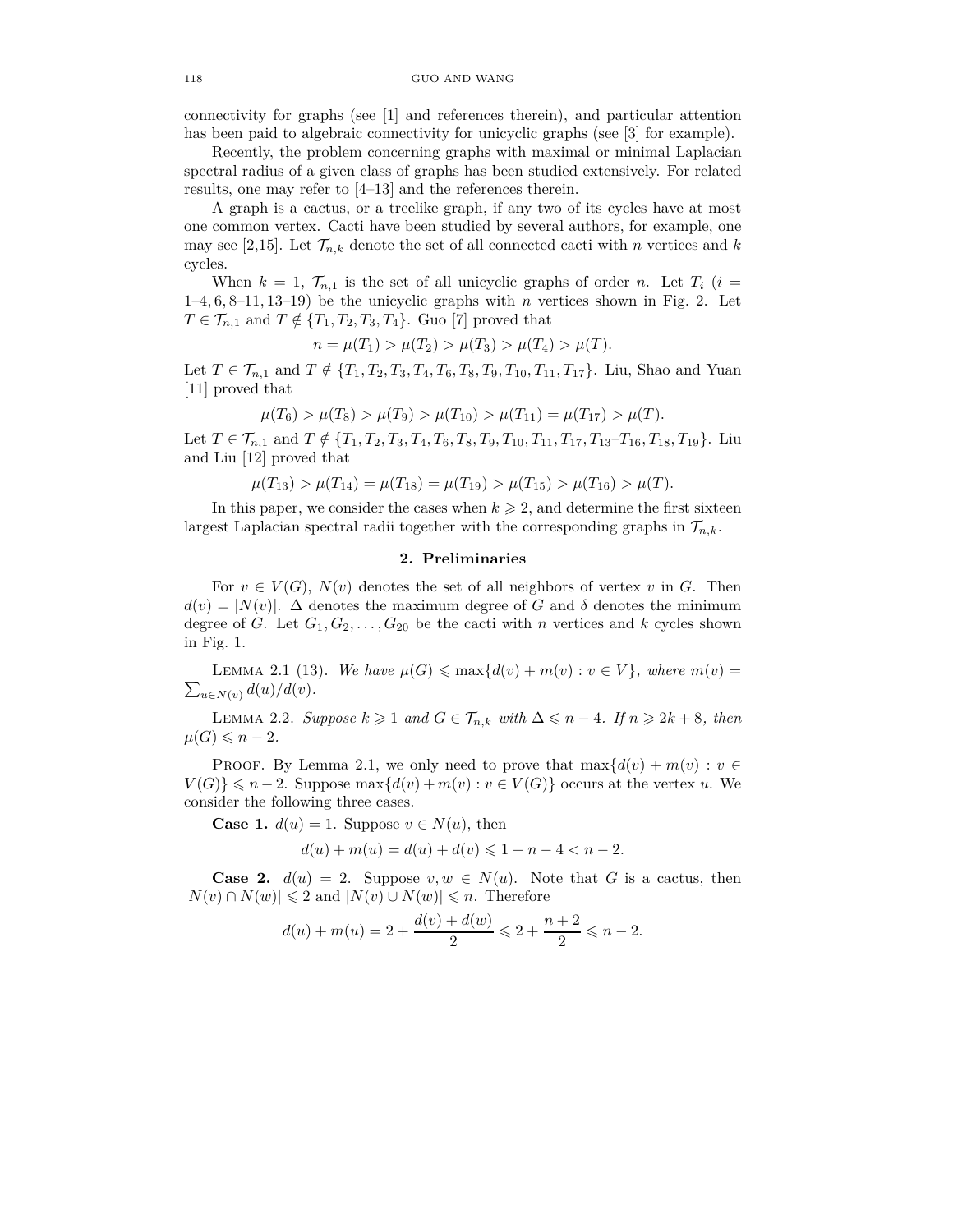

**Case 3.**  $3 \le d(u) \le n - 4$ . Note that  $3 \le d(u) \le n - 4$ , then  $d(u) + m(u) \leq d(u) + \frac{2m - d(u) - 3}{d(u)} = d(u) - 1 + \frac{2m - 3}{d(u)}$  $\frac{du}{d(u)}$ .

Next we shall prove that  $d(u) - 1 + \frac{2m-3}{d(u)} \leq n-2$ . Equivalently,  $d(u)(n-1-d(u))$  $\geq 2m - 3$ . Once this is proved, we are done. Let  $f(x) = (n - 1 - x)x$ .

When  $x \in [3, \frac{n-1}{2}]$ , since  $f'(x) = n - 1 - 2x \ge 0$ , then

$$
f(x) \ge f(3) = 3(n-4) \ge 2(n+k-1) - 3 = 2m - 3.
$$

When  $x \in \left[\frac{n-1}{2}, n-4\right]$ , since  $f'(x) = n-1-2x \leq 0$ , then  $f(x) \geq f(n-4) = 3(n-4) \geq 2(n+k-1) - 3 = 2m - 3.$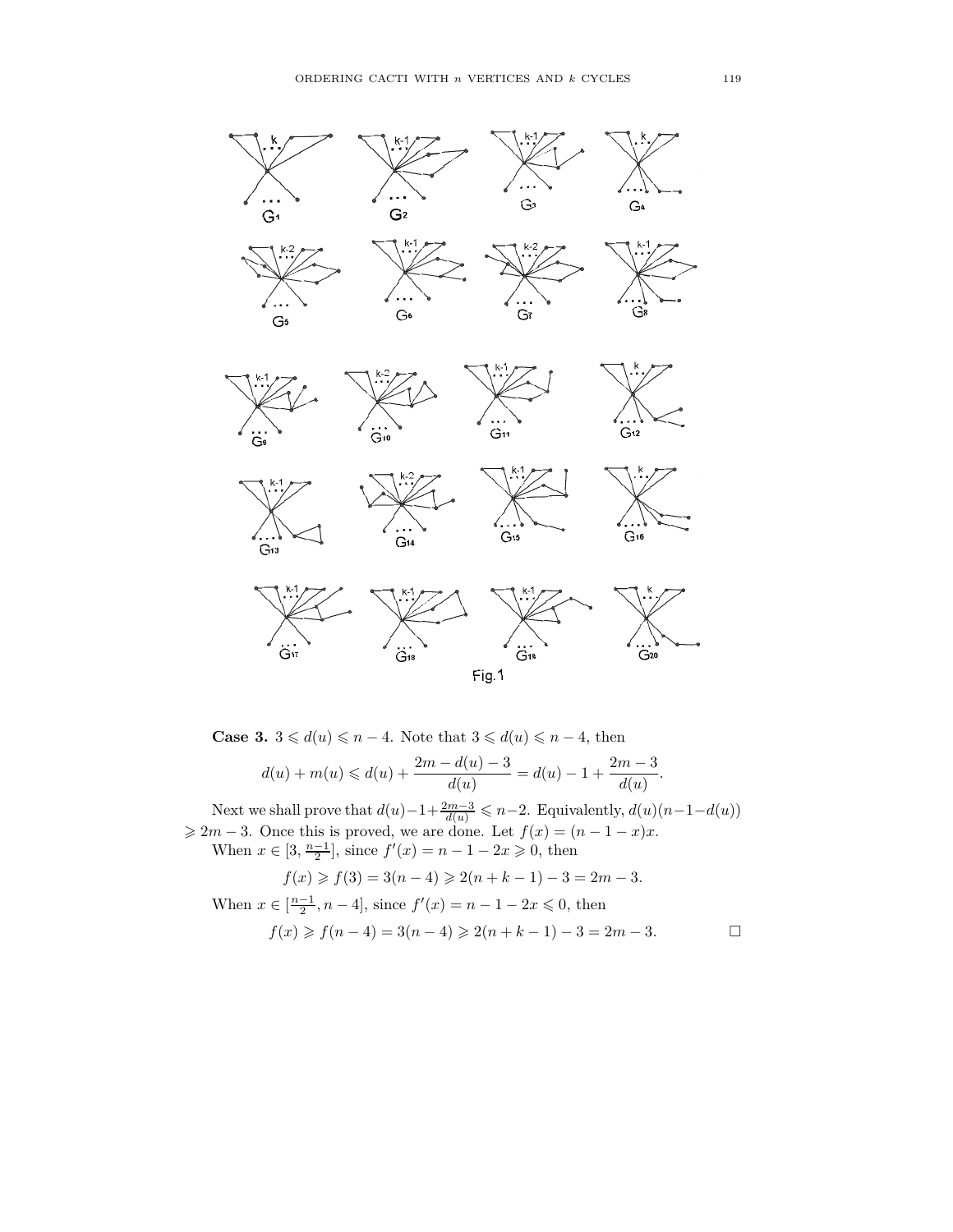

By combing the above discussion, the conclusion follows.

LEMMA 2.3 (4). Let  $v$  be a vertex in a connected graph  $G$  and suppose that  $s$  $(s \ge 2)$  *new paths (with equal length k)*  $P_i : v_{i,k}v_{i(k-1)} \ldots v_{i1}, \ (i = 1, 2, \ldots, s;$  $k \geq 1$  are attached to *G* at *v*, respectively, to form a new graph  $G_s^k$ , where  $v_{ik}, v_{i(k-1)}, \ldots, v_{i1}, (i = 1, 2, \ldots, s)$  are distinct new vertices. Let  $G_{s,t_1,t_2,\ldots,t_k}^k$ *be the graph obtained from*  $G_s^k$  *by adding*  $t_i$   $(0 \leq t_i \leq \frac{s(s-1)}{2})$  $\frac{(-1)}{2}$  *edges among vertices*  $v_{1i}, v_{2i}, \ldots, v_{si}(1 \leq i \leq k)$ , respectively. If  $\Delta(G_s^k) \geq s + 3$ , then we have  $\mu(G_{s,t_1,t_2,...,t_k}^k) = \mu(G_s^k).$ 

Let  $T_1, T_2, \ldots, T_{16}$  be the graphs with *n* vertices shown in Fig. 2. Then from Lemma 2.3, we can obtain easily the following lemma.

LEMMA 2.4.  $\mu(G_1) = \mu(T_1), \mu(G_2) = \mu(T_2), \mu(G_3) = \mu(T_3), \mu(G_4) = \mu(T_4),$  $\mu(G_5) = \mu(T_5), \mu(G_6) = \mu(T_6), \mu(G_7) = \mu(T_7), \mu(G_8) = \mu(T_8), \mu(G_9) = \mu(G_{10}) =$  $\mu(T_9), \ \mu(G_{11}) = \mu(T_{10}), \ \mu(G_{12}) = \mu(G_{13}) = \mu(T_{11}), \ \mu(G_{14}) = \mu(T_{12}), \ \mu(G_{15}) =$  $\mu(T_{13}), \mu(G_{16}) = \mu(G_{17}) = \mu(G_{18}) = \mu(T_{14}), \mu(G_{19}) = \mu(T_{15}), \mu(G_{20}) = \mu(T_{16}).$ 

Lemma 2.5 (6). *Let G be a connected graph on n vertices with at least one edge; then*  $\mu(G) \geq \Delta(G) + 1$ *, where*  $\Delta(G)$  *is the maximum degree of the graph G, with equality if and only if*  $\Delta(G) = n - 1$ *.*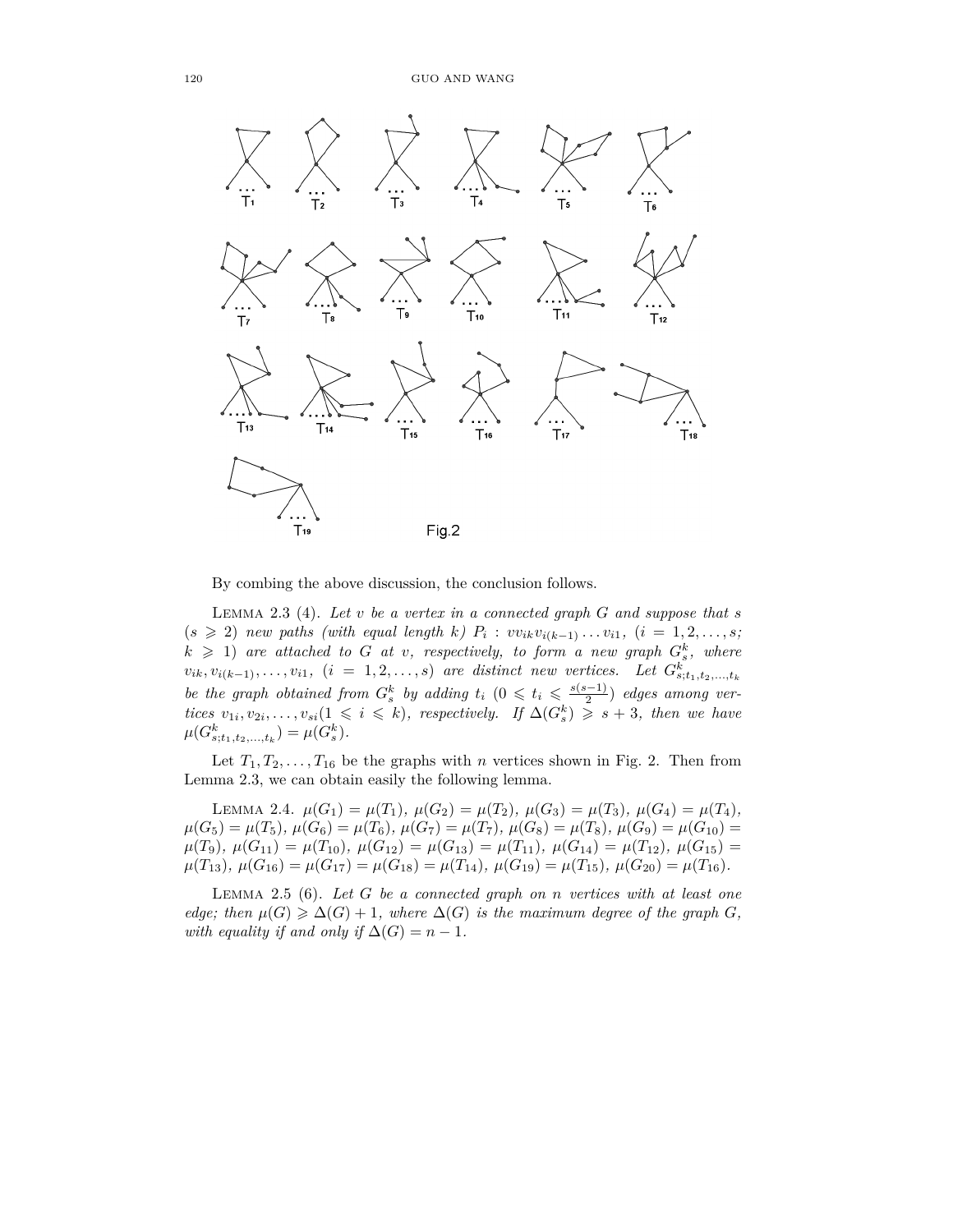LEMMA 2.6. Let  $n \geq 10$ . Then  $n = \mu(T_1) > \mu(T_2) > \mu(T_3) > \mu(T_4) > \mu(T_5) >$  $\mu(T_6) > \mu(T_7) > \mu(T_8) > \mu(T_9) > \mu(T_{10}) > \mu(T_{11}) > \mu(T_{12}) > \mu(T_{13}) > \mu(T_{14}) >$  $\mu(T_{15}) > \mu(T_{16}).$ 

PROOF. From [7] we have  $n = \mu(T_1) > \mu(T_2) > \mu(T_3) > \mu(T_4)$ , and  $\mu(T_i)$  is the largest root of the equation  $h_i(\lambda) = 0$  ( $i = 2, 3, 4$ ), respectively, where

$$
h_2(\lambda) = \lambda^4 - (n+5)\lambda^3 + (6n+4)\lambda^2 - (10n-4)\lambda + 4n,
$$
  
\n
$$
h_3(\lambda) = \lambda^4 - (n+5)\lambda^3 + (6n+3)\lambda^2 - (9n-5)\lambda + 3n,
$$
  
\n
$$
h_4(\lambda) = \lambda^4 - (n+5)\lambda^3 + (6n+4)\lambda^2 - (10n-6)\lambda + 3n.
$$

It is not difficult to calculate recursively that

$$
\phi(T_5; \lambda) = \lambda(\lambda - 1)^{n-8}(\lambda^3 - 6\lambda^2 + 10\lambda - 4)h_5(\lambda),
$$
  
\n
$$
\phi(T_6; \lambda) = \lambda(\lambda - 1)^{n-5}h_6(\lambda),
$$
  
\n
$$
\phi(T_7; \lambda) = \lambda(\lambda - 1)^{n-8}h_7(\lambda),
$$
  
\n
$$
\phi(T_8; \lambda) = \lambda(\lambda - 2)(\lambda - 1)^{n-7}h_8(\lambda),
$$
  
\n
$$
\phi(T_9; \lambda) = \lambda(\lambda - 2)(\lambda - 1)^{n-6}h_{10}(\lambda),
$$
  
\n
$$
\phi(T_{10}; \lambda) = \lambda(\lambda - 2)(\lambda - 1)^{n-6}h_{10}(\lambda),
$$
  
\n
$$
\phi(T_{11}; \lambda) = \lambda(\lambda - 1)^{n-5}h_{11}(\lambda),
$$
  
\n
$$
\phi(T_{12}; \lambda) = \lambda(\lambda - 1)^{n-8}h_{12}(\lambda),
$$
  
\n
$$
\phi(T_{13}; \lambda) = \lambda(\lambda - 1)^{n-7}h_{13}(\lambda),
$$
  
\n
$$
\phi(T_{14}; \lambda) = \lambda(\lambda - 3)(\lambda - 1)^{n-7}(\lambda^2 - 3\lambda + 1)h_{14}(\lambda),
$$
  
\n
$$
\phi(T_{16}; \lambda) = \lambda(\lambda - 3)(\lambda - 1)^{n-6}h_{16}(\lambda),
$$
  
\n
$$
\phi(T_{16}; \lambda) = \lambda(\lambda - 3)(\lambda - 1)^{n-6}h_{16}(\lambda),
$$

where

$$
h_5(\lambda) = \lambda^4 - (n+4)\lambda^3 + (6n-2)\lambda^2 - (10n-12)\lambda + 4n,
$$
  
\n
$$
h_6(\lambda) = \lambda^4 - (n+5)\lambda^3 + (7n-1)\lambda^2 - (13n-19)\lambda + 4n,
$$
  
\n
$$
h_7(\lambda) = \lambda^7 - (n+10)\lambda^6 + (12n+31)\lambda^5 - (55n+14)\lambda^4 + (121n-85)\lambda^3
$$
  
\n
$$
- (132n-128)\lambda^2 + (66n-44)\lambda - 12n,
$$
  
\n
$$
h_8(\lambda) = \lambda^5 - (n+5)\lambda^4 + (7n+1)\lambda^3 - (15n-17)\lambda^2 + (10n-8)\lambda - 2n,
$$
  
\n
$$
h_9(\lambda) = \lambda^4 - (n+5)\lambda^3 + (7n-3)\lambda^2 - (11n-17)\lambda + 3n,
$$
  
\n
$$
h_{10}(\lambda) = \lambda^4 - (n+4)\lambda^3 + (6n-4)\lambda^2 - (8n-12)\lambda + 2n,
$$
  
\n
$$
h_{11}(\lambda) = \lambda^4 - (n+5)\lambda^3 + (7n-1)\lambda^2 - (13n-21)\lambda + 3n,
$$
  
\n
$$
h_{12}(\lambda) = \lambda^7 - (n+10)\lambda^6 + (12n+30)\lambda^5 - (54n+8)\lambda^4 + (114n-93)\lambda^3 - (117n-126)\lambda^2 + (54n-39)\lambda - 9n,
$$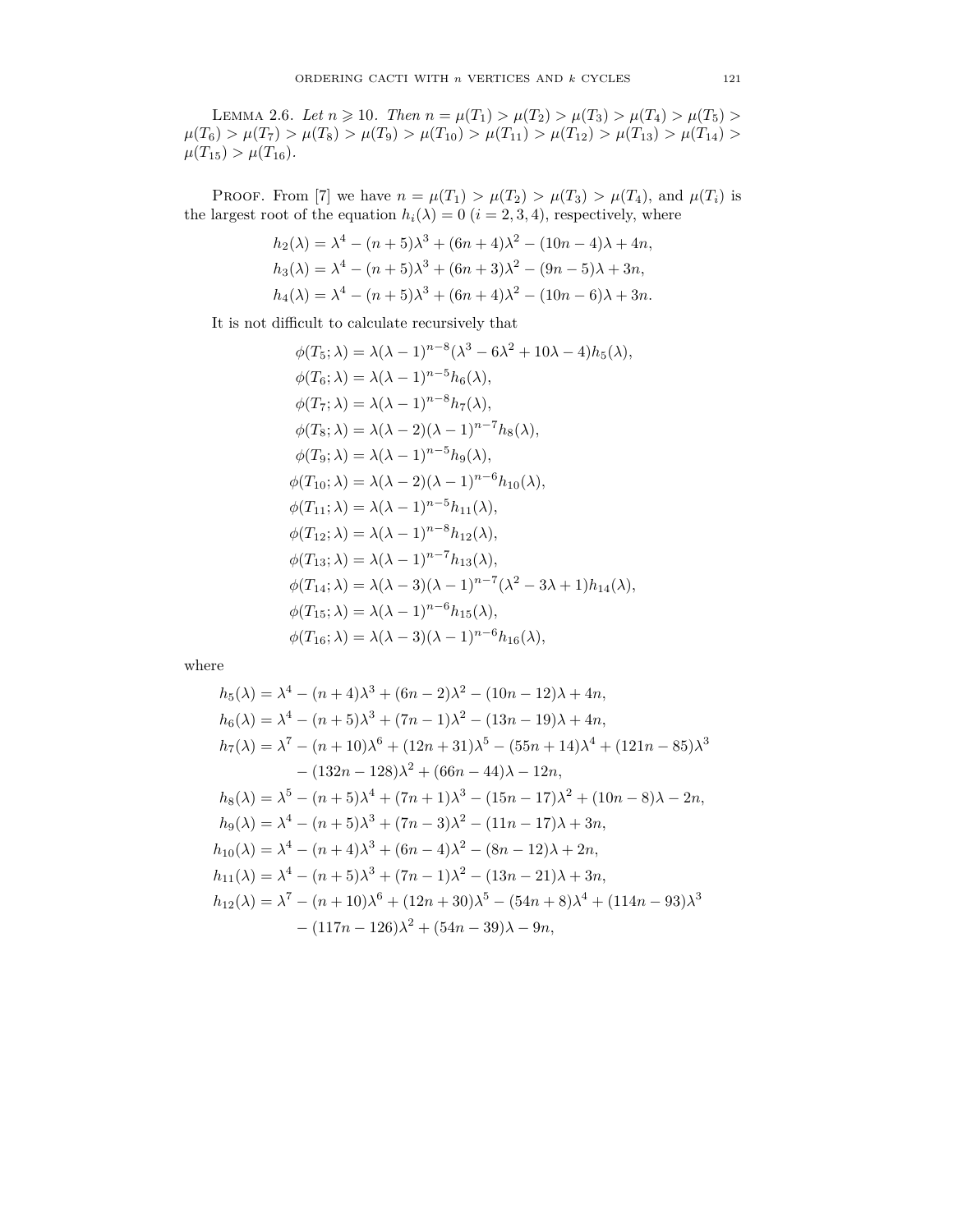122 GUO AND WANG

$$
h_{13}(\lambda) = \lambda^6 - (n+7)\lambda^5 + (9n+10)\lambda^4 - (28n-18)\lambda^3 + (36n-42)\lambda^2
$$
  
– (18n - 14)\lambda + 3n,  

$$
h_{14}(\lambda) = \lambda^3 - (n+1)\lambda^2 + (3n-5)\lambda - n,
$$
  

$$
h_{15}(\lambda) = \lambda^5 - (n+6)\lambda^4 + (8n+4)\lambda^3 - (20n-22)\lambda^2 + (17n-26)\lambda - 3n,
$$
  

$$
h_{16}(\lambda) = \lambda^4 - (n+3)\lambda^3 + (5n-4)\lambda^2 - (6n-10)\lambda + n.
$$

Since  $n \ge \mu(T_i) > \Delta(T_i) + 1 \ge n - 2 \ge 8$ , it follows that  $\mu(T_i)$  is the largest root of the equation  $h_i(\lambda) = 0$  ( $i = 5, \ldots, 16$ ) respectively. Next we shall divide the proof into the next 11 steps.

(1)  $\mu(T_4) > \mu(T_5)$ . It is easy to see that  $h_4(\lambda) = h_5(\lambda) - (\lambda^2(\lambda - 6) + 6\lambda + n)$ and  $h_4(\mu(T_5)) < 0$ . So we have  $\mu(T_4) > \mu(T_5)$ .

(2)  $\mu(T_5) > \mu(T_6)$ . Note that  $h_5(\lambda) = h_6(\lambda) + \gamma_1(\lambda)$ , where

$$
\gamma_1(\lambda) = \lambda(\lambda^2 - (n+1)\lambda + 3n - 7).
$$

Let  $\alpha_1$  denote the maximum root of  $\gamma_1(\lambda) = 0$ . Since  $\gamma_1(-1) < 0$ ,  $\gamma_1(2) > 0$ , *γ*<sub>1</sub> $(n-2) < 0$ , *γ*<sub>1</sub> $(n-1) > 0$ , it is easy to see that  $n-2 < \alpha_1 < n-1$ .

Note that  $h_6(\lambda) = (\lambda - 4)\gamma_1(\lambda) + (2\lambda^2 - (n+9)\lambda + 4n)$ , then  $h_6(\lambda) > 0$  for  $\lambda \geq \alpha_1$ . Thus  $\mu(T_6) < \alpha_1$ . Note that  $\lim_{\lambda \to \infty} \gamma_1(\lambda) = +\infty$ , thus  $h_5(\mu(T_6)) = \gamma_1(\mu(T_6)) < 0$ . This implies that  $\mu(T_5) > \mu(T_6)$ .

(3) 
$$
\mu(T_6) > \mu(T_7)
$$
. It is easy to see that  $h_7(\lambda) = \gamma_2(\lambda)h_6(\lambda) + \gamma_3(\lambda)$ , where

$$
\gamma_2(\lambda) = (\lambda - 1)^2(\lambda - 3), \quad \gamma_3(\lambda) = \lambda(2\lambda^2 - 8\lambda - n + 13).
$$

Since  $\mu(T_7) > n - 2 \ge 8$ , it follows that  $\gamma_2(\mu(T_7)) > 0$  and  $\gamma_3(\mu(T_7)) > 0$ . This implies that  $h_6(\mu(T_7)) < 0$ . Thus  $\mu(T_6) > \mu(T_7)$ .

(4)  $\mu(T_7) > \mu(T_8)$ . It is easy to see that  $h_7(\lambda) = (\lambda^2 - 5\lambda + 5)h_8(\lambda) - \gamma_4(\lambda)$ , where

$$
\gamma_4(\lambda) = \lambda^4 - (n+3)\lambda^3 + (5n-3)\lambda^2 - (6n-4)\lambda + 2n
$$
  
= 
$$
\lambda^2(\lambda^2 - (n+3)\lambda + 5n - 10) + (7\lambda^2 - (6n-4)\lambda + 2n).
$$

It is easy to see that  $\gamma_4(\mu(T_8)) > 0$ . So we have  $h_7(\mu(T_8)) < 0$ , thus  $\mu(T_7) > \mu(T_8)$ .

(5) From [11] we have  $\mu(T_8) > \mu(T_9) > \mu(T_{10})$ .

(6)  $\mu(T_{10}) > \mu(T_{11})$ . Note that  $h_{10}(\lambda) = h_{11}(\lambda) + \gamma_5(\lambda)$ , where

$$
\gamma_5(\lambda) = \lambda^3 - (n+3)\lambda^2 + (5n-9)\lambda - n.
$$

Let  $\alpha_2$  denote the maximum root of  $\gamma_5(\lambda) = 0$ . Since  $\gamma_5(-\infty) < 0$ ,  $\gamma_5(\frac{1}{2}) =$  $\frac{5n}{4} - \frac{41}{8} > 0$ ,  $\gamma_5(n-2) < 0$ ,  $\gamma_5(n-1) > 0$ , thus  $n-2 < \alpha_2 < n-1$ .

Note that  $h_{11}(\lambda) = (\lambda - 2)\gamma_5(\lambda) + 2\lambda^2 - (2n - 3)\lambda + n$ , then  $h_{11}(\alpha_2) = 2\alpha_2^2 (2n-3)\alpha_2 + n > 0$  and  $h_{11}(\lambda) > 0$  for  $\lambda \geq \alpha_2$ . Thus  $\mu(T_{11}(\lambda)) < \alpha_2$ . Note that  $\lim_{\lambda \to \infty} \gamma_5(\lambda) = +\infty$ , thus  $h_{10}(\mu(T_{11})) = \gamma_5(\mu(T_{11})) < 0$ . This implies that  $\mu(T_{10}) > \mu(T_{11}),$  because  $\lim_{\lambda \to \infty} h_{10}(\lambda) = +\infty.$ 

(7) 
$$
\mu(T_{11}) > \mu(T_{12})
$$
. Note that  $h_{12}(\lambda) = \gamma_6(\lambda)h_{11}(\lambda) - \gamma_7(\lambda)$ , where  $\gamma_6(\lambda) = \lambda^3 - 5\lambda^2 + 6\lambda - 4$ ,  $\gamma_7(\lambda) = 2\lambda^3 - (4n - 4)\lambda^2 + (16n - 45)\lambda - 3n$ .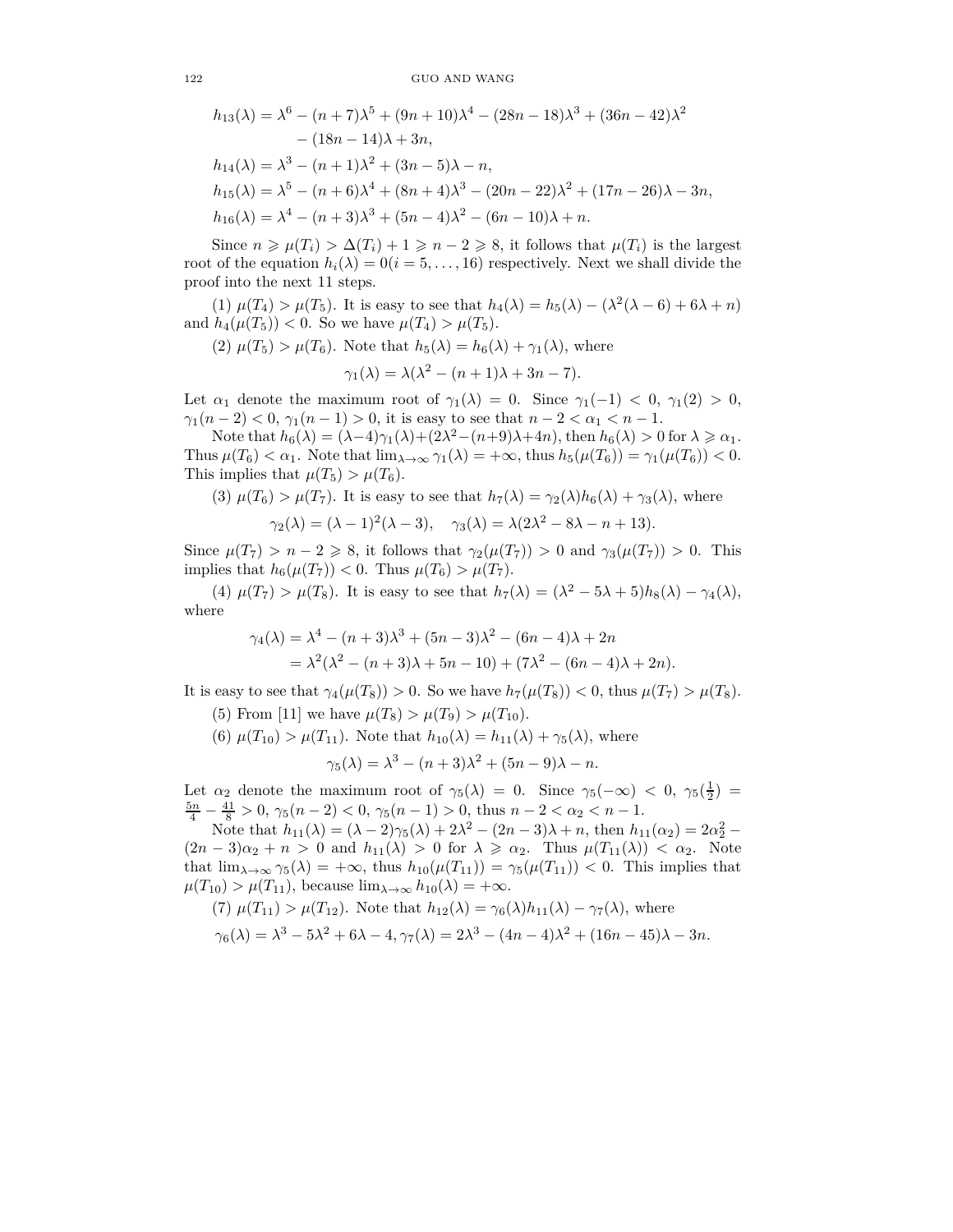It is easy to see that  $\gamma_6(\mu(T_{12})) > 0$ . Note that  $\gamma_7(-\infty) < 0$ ,  $\gamma_7(1) > 0$ , *γ*<sub>7</sub> $(n-1) < 0$ , *γ*<sub>7</sub> $(n-2) < 0$ , *γ*<sub>7</sub> $(+\infty) > 0$  and  $n-2 < \mu$ (*T*<sub>12</sub>)  $< n-1$ . It follows that  $\gamma_7(\mu(T_{12})) < 0$ . So we have  $h_{11}(\mu(T_{12})) < 0$ , thus  $\mu(T_{11}) > \mu(T_{12})$ .

(8) 
$$
\mu(T_{12}) > \mu(T_{13})
$$
. Note that  $h_{12}(\lambda) = (\lambda - 3)h_{13}(\lambda) - \gamma_8(\lambda)$ , where

$$
\gamma_8(\lambda) = \lambda^5 - (n+4)\lambda^4 + (6n-3)\lambda^3 - (9n-14)\lambda^2 + (3n-3)\lambda.
$$

We also have  $h_{12}(\lambda) = (\lambda - 3)^2 \gamma_8(\lambda) - \gamma_9(\lambda)$ , where

$$
\gamma_9(\lambda) = 4\lambda^4 - (3n+21)\lambda^3 + (18n+18)\lambda^2 - (27n-12)\lambda + 9n
$$
  
=  $3\lambda^4 - (3n-6)\lambda^3 + \lambda^2(\lambda^2 - 27\lambda + 18n - 15) + 33\lambda^2 - (27n-12)\lambda + 9n$ .

It is easy to see that  $\gamma_9(\lambda) > 0$  for  $\lambda \geq \mu(T_{12})$ . So we have  $\gamma_8(\lambda) > 0$  for  $\lambda \geq \mu(T_{12})$ . Thus  $h_{13}(\lambda) > 0$  for  $\lambda \geq \mu(T_{12})$ . It follows that  $\mu(T_{12}) > \mu(T_{13})$ .

 $(9)$   $\mu(T_{13}) > \mu(T_{14})$ . Note that  $h_{13}(\lambda) = (\lambda^3 - 6\lambda^2 + 9\lambda - 3)h_{14}(\lambda) - \lambda$ . It is easy to see that  $h_{13}(\mu(T_{14})) < 0$ . Thus  $\mu(T_{13}) > \mu(T_{14})$ .

 $(10)$   $\mu(T_{14}) > \mu(T_{15})$ . Note that  $h_{15}(\lambda) = (\lambda^2 - 5\lambda + 4)h_{14}(\lambda) + (\lambda^2 - 6\lambda + n)$ . It is easy to see that  $h_{14}(\mu(T_{15})) < 0$ . Thus  $\mu(T_{14}) > \mu(T_{15})$ .

 $(11) \mu(T_{15}) > \mu(T_{16})$ . Note that  $h_{15}(\lambda) = (\lambda - 3)h_{16}(\lambda) - \lambda(\lambda^2 - n\lambda + 2n - 4)$ . It is easy to see that  $h_{15}(\mu(T_{16})) < 0$ . Thus  $\mu(T_{15}) > \mu(T_{16})$ .

By combining the above discussion, we have  $\mu(T_4) > \mu(T_5) > \mu(T_6) > \mu(T_7) >$  $\mu(T_8) > \mu(T_9) > \mu(T_{10}) > \mu(T_{11}) > \mu(T_{12}) > \mu(T_{13}) > \mu(T_{14}) > \mu(T_{15}) >$  $\mu(T_{16})$ .

### **3. Main results**

Theorem 3.1. *Let G be a connected cactus with n vertices and k cycles, and*  $G_1, G_2, \ldots, G_{20}$  *be the cacti with n vertices* and *k cycles shown in Fig. 1, where*  $k \geqslant 2$  *and*  $n \geqslant 2k + 8$ *.* 

(1) *If*  $G \notin \{G_1, \ldots, G_{20}\}\$ , then  $\mu(G) \leq n - 2 < \mu(G_{20})\$ .

 $\mu(G_1) > \mu(G_2) > \mu(G_3) > \mu(G_4) > \mu(G_5) > \mu(G_6) > \mu(G_7) >$  $\mu(G_8) > \mu(G_9) = \mu(G_{10}) > \mu(G_{11}) > \mu(G_{12}) = \mu(G_{13}) > \mu(G_{14}) > \mu(G_{15}) >$  $\mu(G_{16}) = \mu(G_{17}) = \mu(G_{18}) > \mu(G_{19}) > \mu(G_{20})$ *, and*  $\mu(G_i)$  *is the largest root of the equation*  $f_i(\lambda) = 0 (i = 2, ..., 20)$  *respectively, where* 

$$
f_2(\lambda) = \lambda^4 - (n+5)\lambda^3 + (6n+4)\lambda^2 - (10n-4)\lambda + 4n,
$$
  
\n
$$
f_3(\lambda) = \lambda^4 - (n+5)\lambda^3 + (6n+3)\lambda^2 - (9n-5)\lambda + 3n,
$$
  
\n
$$
f_4(\lambda) = \lambda^4 - (n+5)\lambda^3 + (6n+4)\lambda^2 - (10n-6)\lambda + 3n,
$$
  
\n
$$
f_5(\lambda) = \lambda^4 - (n+4)\lambda^3 + (6n-2)\lambda^2 - (10n-12)\lambda + 4n,
$$
  
\n
$$
f_6(\lambda) = \lambda^4 - (n+5)\lambda^3 + (7n-1)\lambda^2 - (13n-19)\lambda + 4n,
$$
  
\n
$$
f_7(\lambda) = \lambda^7 - (n+10)\lambda^6 + (12n+31)\lambda^5 - (55n+14)\lambda^4 + (121n-85)\lambda^3 - (132n-128)\lambda^2 + (66n-44)\lambda - 12n,
$$
  
\n
$$
f_8(\lambda) = \lambda^5 - (n+5)\lambda^4 + (7n+1)\lambda^3 - (15n-17)\lambda^2 + (10n-8)\lambda - 2n,
$$
  
\n
$$
f_9(\lambda) = f_{10}(\lambda) = \lambda^4 - (n+5)\lambda^3 + (7n-3)\lambda^2 - (11n-17)\lambda + 3n,
$$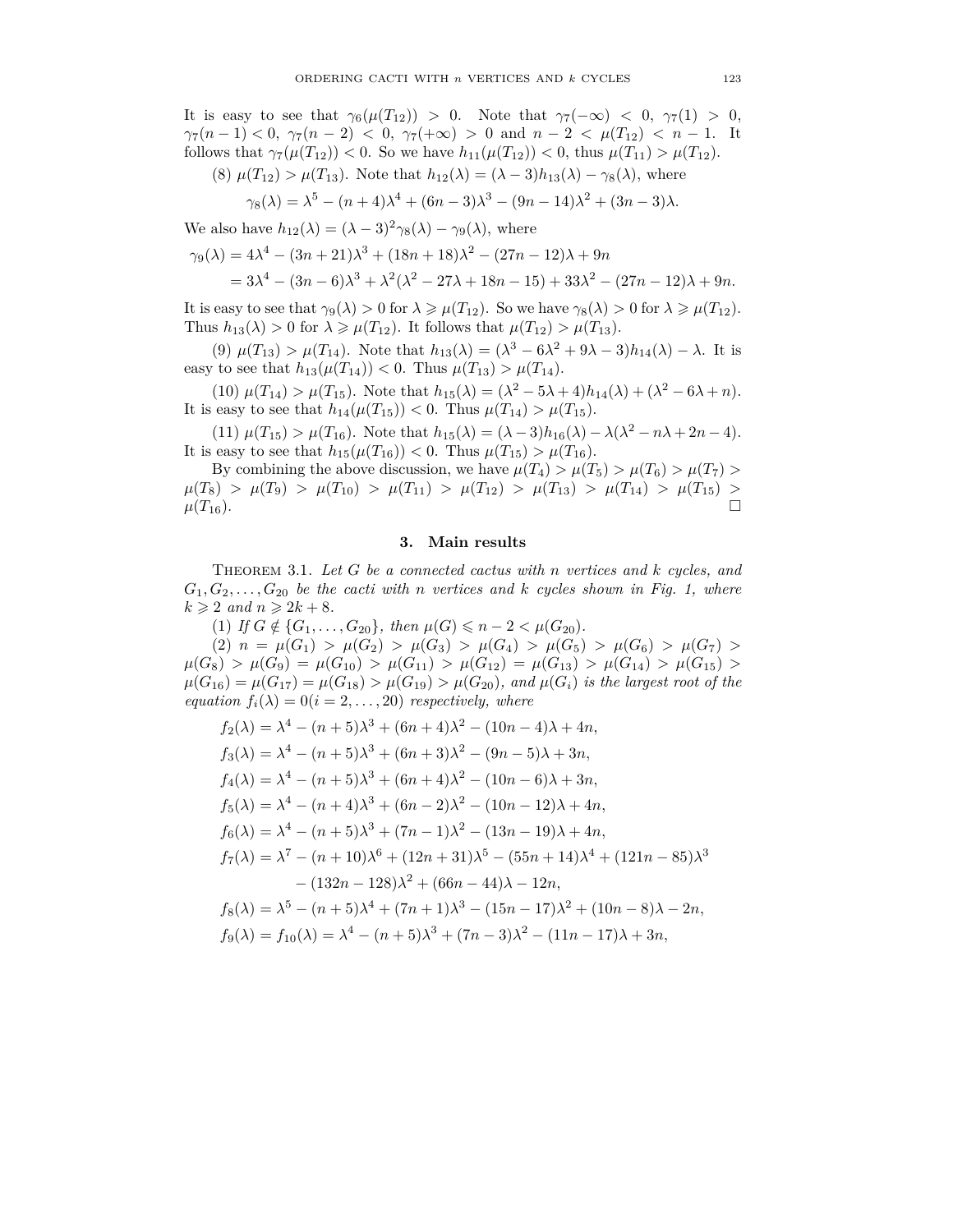$$
f_{11}(\lambda) = \lambda^4 - (n+4)\lambda^3 + (6n-4)\lambda^2 - (8n-12)\lambda + 2n,
$$
  
\n
$$
f_{12}(\lambda) = f_{13}(\lambda) = \lambda^4 - (n+5)\lambda^3 + (7n-1)\lambda^2 - (13n-21)\lambda + 3n,
$$
  
\n
$$
f_{14}(\lambda) = \lambda^7 - (n+10)\lambda^6 + (12n+30)\lambda^5 - (54n+8)\lambda^4 + (114n-93)\lambda^3 - (117n-126)\lambda^2 + (54n-39)\lambda - 9n,
$$
  
\n
$$
f_{15}(\lambda) = \lambda^6 - (n+7)\lambda^5 + (9n+10)\lambda^4 - (28n-18)\lambda^3 + (36n-42)\lambda^2 - (18n-14)\lambda + 3n,
$$
  
\n
$$
f_{16}(\lambda) = f_{17}(\lambda) = f_{18}(\lambda) = \lambda^3 - (n+1)\lambda^2 + (3n-5)\lambda - n,
$$
  
\n
$$
f_{19}(\lambda) = \lambda^5 - (n+6)\lambda^4 + (8n+4)\lambda^3 - (20n-22)\lambda^2 + (17n-26)\lambda - 3n,
$$
  
\n
$$
f_{20}(\lambda) = \lambda^4 - (n+3)\lambda^3 + (5n-4)\lambda^2 - (6n-10)\lambda + n.
$$

PROOF. It is easy to check that  $G_1, G_2, \ldots, G_{20}$  are all the cacti with *n* vertices, *k* cycles and maximum degree greater than  $n-4$ . Then  $\Delta(G) \leq n-4$  for  $G \notin$ { $G_1, ..., G_{20}$ }. By Lemma 2.2, we have  $\mu(G) \le n - 2$ . By Lemmas 2.4 and 2.6,  $\mu(G_{20}) = \mu(T_{16})$  is the largest root of the equation

$$
f_{20}(\lambda) = h_{16}(\lambda) = \lambda^4 - (n+3)\lambda^3 + (5n-4)\lambda^2 - (6n-10)\lambda + n = 0.
$$

Since  $h_{16}(n-2) = -n+4 < 0$ , it follows that  $\mu(G_{20}) > n-2$ . Thus

$$
\mu(G) \leqslant n - 2 < \mu(G_{20}).
$$

This completes the proof of (1).

The proof of (2) follows from Lemma 2.4, Lemma 2.6 and the proof of Lemma 2.6 immediately.  $\Box$ 

#### **References**

- 1. N. M. M. Abreu, *Old and new results on algebraic connectivity of graphs*, Linear Algebra Appl. 423(1) (2007), 53–73.
- 2. B. Borovićanin, M. Petrović, *On the index of cactuses with n vertices*, Publ. Inst. Math. (Beograd) 79(93) (2006), 13-18.
- 3. S. Fallat, S. Kirkland, S. Pati, *Maximizing algebraic connectivity over unicyclic graphs*, Linear Multilinear Algebra 51(3) (2003), 221–241.
- 4. J. M. Guo, *The Laplacian spectral radius of a graph under perturbation*, Comput. Math. Appl. 54 (2007), 709–720.
- 5. J. M. Guo, *On the Laplacian spectral radius of a tree*, Linear Algebra Appl. 368 (2003), 379– 385.
- 6. R. Grone, R. Merris, *The Laplacian spectrum of graph II*, SIAM J. Discrete Math. 7 (1994), 221–229.
- 7. S. G. Guo, *The largest eigenvalues of the Laplacian matrices of unicyclic graphs*, Appl. Math. J. Chinese Univ. Ser. A 16(2) (2001), 131–135. (in Chinese)
- 8. S. G. Guo, *Ordering trees with n vertices and diameter d by their largest Laplacian eigenvalues*, Util. Math. 74 (2007), 65–69.
- 9. S. G. Guo, *Ordering trees with n vertices and matching number q by their largest Laplacian eigenvalues*, Discrete Math. 308 (2008), 4608–4615.
- 10. C. X. He, J. Y. Shao, J. L. He, *On the Lapalcian spectral radii of bicyclic graphs*, Discrete Math. 308(24) (2008), 5981–5995.
- 11. Y. Liu, J. Y. Shao, X. Y. Yuan, *Some results on the ordering of the Laplacian spectral radii of unicyclic graphs*, Discrete Appl. Math. 156(14) (2008), 2679–2697.